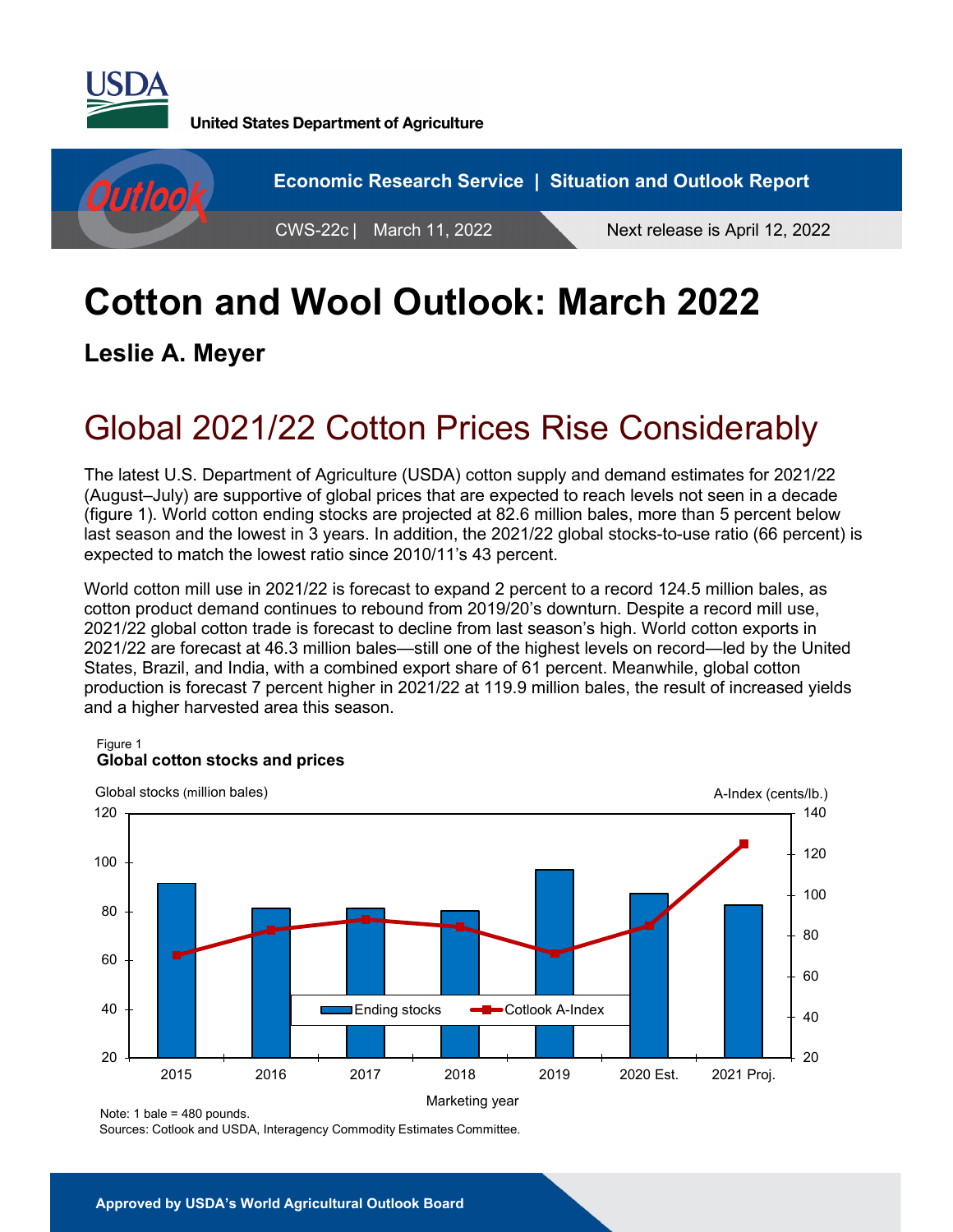## **Domestic Outlook**

## U.S. Cotton Supply and Use Estimates Unchanged in March

U.S. cotton production in 2021/22 remains estimated at 17.6 million bales (upland at approximately 17.25 million bales and extra-long staple at 367,000 bales). The latest estimate is nearly 21 percent above the 2020 crop but equal to the 3-year average. USDA will release the final U.S. cotton production estimates for the 2021 crop on May 12. Based on the current production estimate and beginning stocks of 3.15 million bales, the 2021/22 cotton supply totals nearly 20.8 million bales, about 1.1 million below last season and the lowest since 2015/16.

U.S. cotton demand in 2021/22 is projected at 17.3 million bales, 8 percent below 2020/21 and—like supply—the lowest in 6 years. While U.S. cotton mill use is estimated at 2.55 million bales this season—6 percent above 2020/21—exports are forecast at 14.75 million bales, 10 percent below last season and the lowest shipment level since 2015/16. Based on data through the first 6 months of 2021/22, U.S. textile mills used nearly 1.25 million bales of cotton, 7 percent above the comparable period of 2020/21, as the industry continues to improve from the decline associated with the coronavirus (COVID-19) pandemic. Based on the latest estimate, U.S. cotton mill use is expected to follow a similar pattern over the last half of the season.

Meanwhile, modest U.S. cotton supplies early in the season, harvest delays, and logistical issues disrupted normal seasonal shipping patterns this year. Through the first 7 months of 2021/22, U.S. cotton exports totaled only 5.8 million bales, or 39 percent of this season's forecast. However, shipments trended higher in recent weeks and are expected to remain strong through the end of the season. Nevertheless, U.S. cotton exports are forecast 10 percent lower in 2021/22 at 14.75 million bales. Global cotton import demand is also projected to decrease in 2021/22, with exports by Brazil and India—the second and third largest exporters likewise expected lower. Based on the 2021/22 export projection, the U.S. share of global trade is forecast at 32 percent, compared with the 3-year average near 35.5 percent (figure 2).



### **U.S. cotton exports and share of global trade**

Figure 2

Source: USDA, *World Agricultural Supply and Demand Estimates* reports.

**2** Cotton and Wool Outlook: March 2022, CWS-22c, March 11, 2022 USDA, Economic Research Service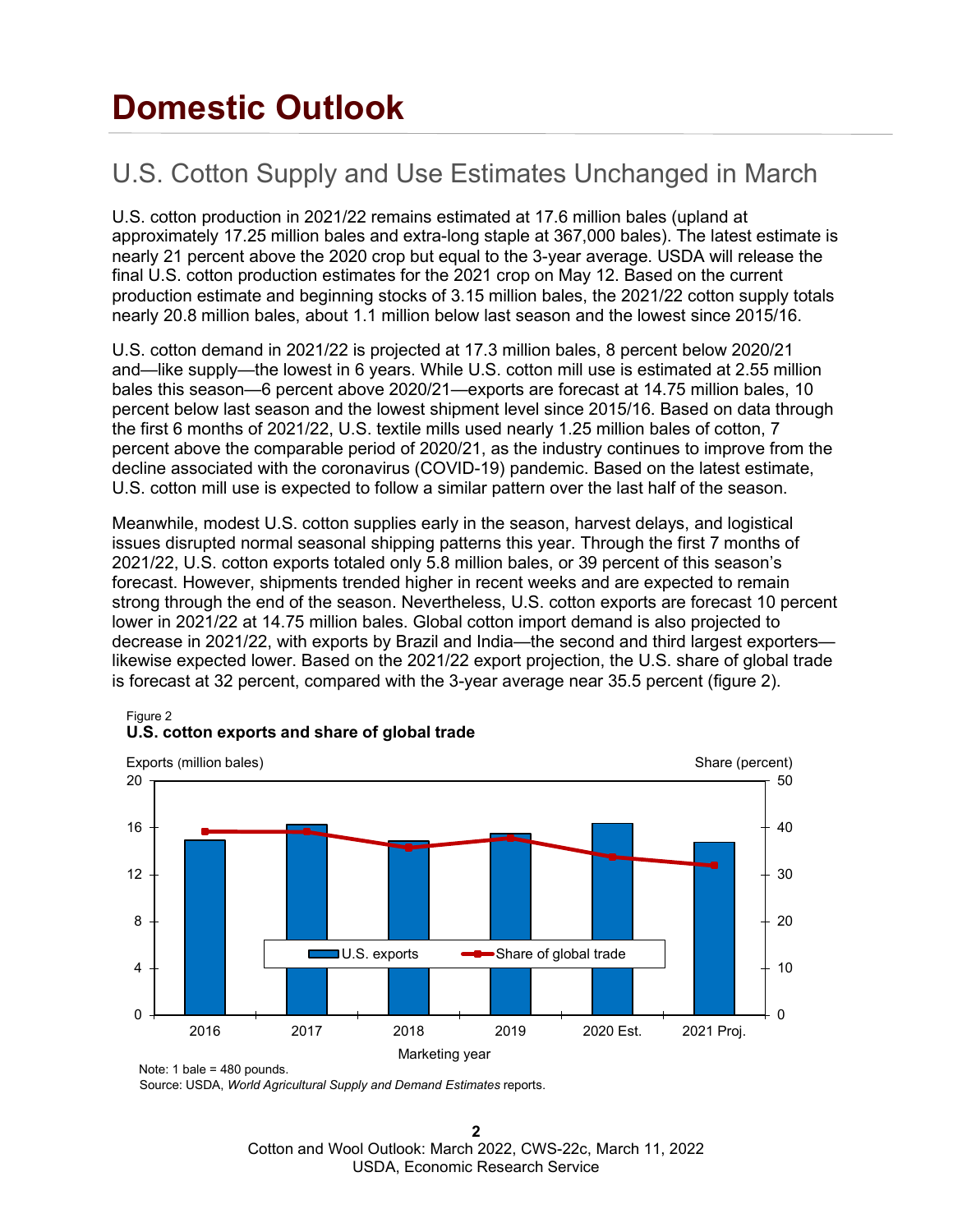With U.S. cotton production above the demand projection, 2021/22 U.S. ending stocks are forecast 11 percent higher (350,000 bales) but remain at a relatively low 3.5 million bales. As a result, the 2021/22 U.S. stocks-to-use ratio is forecast at 20 percent, compared with 17 percent last season and 41 percent in 2019/20. Based on the U.S. and world cotton supply and demand estimates and recent prices, the 2021/22 average U.S. upland cotton farm price remains forecast at a record 90 cents per pound, compared with the final 2020/21 estimate of 66.3 cents.

### U.S. Net Textile and Apparel Imports Rise in 2021

U.S. net textile and apparel fiber imports increased considerably in calendar year 2021, a year after COVID-19 impacted consumer demand for clothing and the industries around the globe that produce these items. Net imports rose to 20.4 billion raw-fiber-equivalent pounds in 2021, 22 percent above a year earlier (figure 3). Total fiber product imports approached 23.5 billion pounds in 2021, compared with 19.3 billion in 2020. At the same time, 2021 textile and apparel exports rose to 3.1 billion pounds, compared with 2.6 billion in 2020.

Net product imports for each of the fibers increased in 2021, with synthetic textile and apparel products continuing to account for the largest share. However, in calendar year 2021, the share of cotton products rose for the first time since 2007, suggesting consumers preferred adding cotton-rich product purchases at a greater proportion than synthetic product purchases. In 2021, cotton textile and apparel products contributed 43 percent (+2.5 percent) of the total, while synthetic products accounted for 49 percent (-2.5 percent), and linen, wool, and silk combined for an additional 8 percent. For supplemental data about U.S. annual trade of cotton products by country, see tables 11 and 12 associated with this report. Also, see the Highlight section in this report featuring the U.S. retail cotton consumption rebound in calendar year 2021.



#### Figure 3 **U.S. net imports of textile and apparel fiber products**

Note: Raw-fiber-equivalent pounds.

Sources: USDA, Economic Research Service and U.S. Department of Commerce, Bureau of the Census.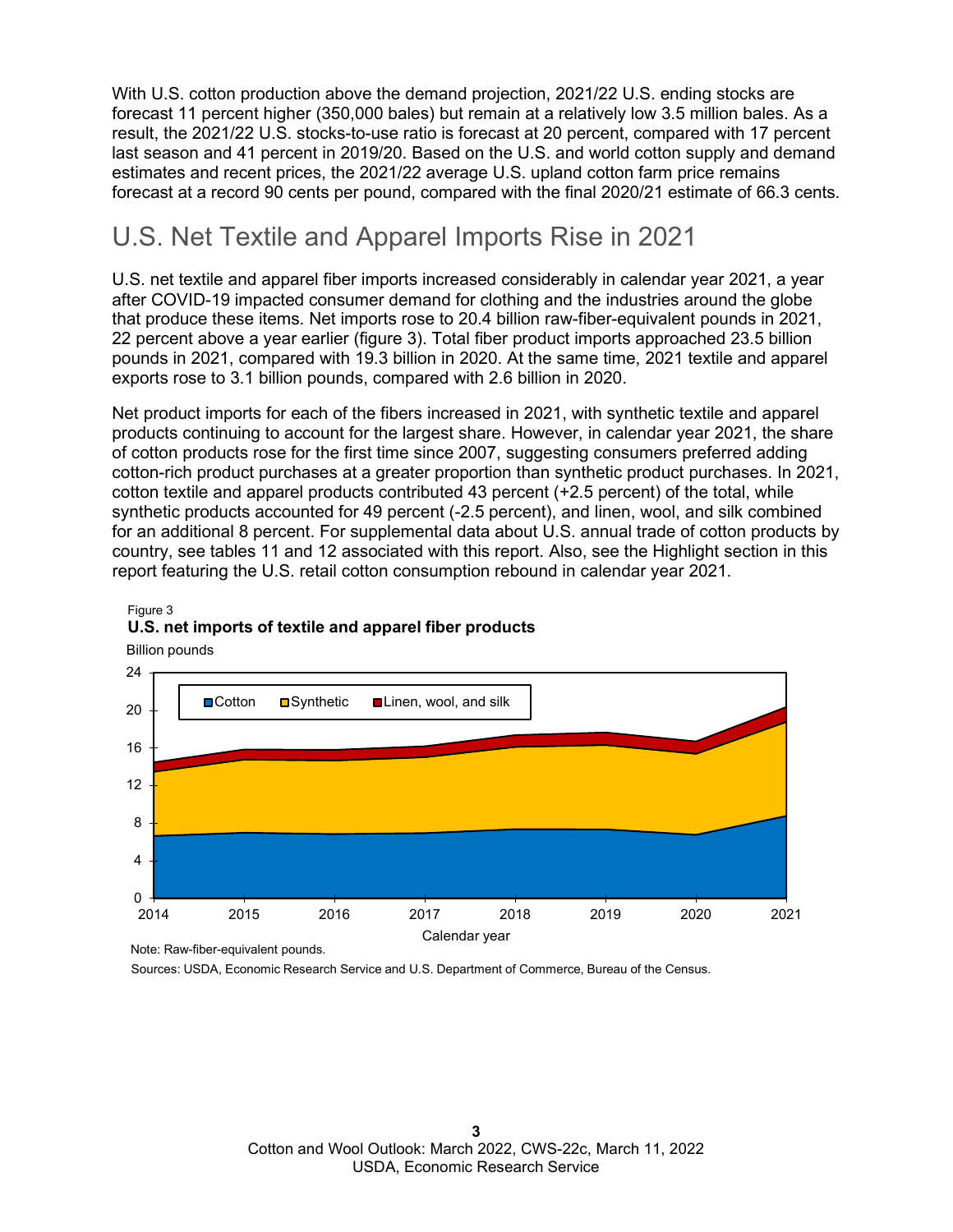## **International Outlook**

## Global Cotton Production Higher in 2021/22

Global cotton production in 2021/22 is forecast at 119.9 million bales, marginally below last month's projection but 8.1 million bales (7 percent) above last season. World harvested area and yield are each projected above last season. Global area is forecast at 32.3 million hectares (79.9 million acres) in 2021/22—1.2 million hectares above 2020/21. The world cotton yield in 2021/22 is projected at a record 808 kilograms (kg) per hectare (721 pounds per acre), compared with the 3-year average of 774 kg per hectare.

Cotton production expectations for the major-producing countries this season are generally favorable—compared with 2020/21—except for China and India (figure 4). Production in China—the leading cotton producer in 2021/22—is forecast at 27 million bales, 8.5 percent (2.5 million bales) below 2020/21. Both area and yield are projected lower for 2021/22. Harvested area is estimated at 3.1 million hectares (-4.6 percent), while less favorable growing conditions lowered this season's national yield (1,896 kg per hectare) 4 percent below 2020/21's record. China is expected to account for 22.5 percent of global production this season.

For India, 2021/22 cotton production is projected at 26.5 million bales, 4 percent (1.1 million bales) below 2020/21. While lower area resulted from the monsoon's variation in crucial cotton regions in India this season, a national yield similar to 2020/21 is forecast. Harvested area in India is estimated at 12.4 million hectares in 2021/22, the lowest in 5 years. However, India's yield (465 kg per hectare) is expected marginally above the previous two years. In 2021/22, India is forecast to account for 22 percent of world cotton production. Meanwhile, Pakistan's cotton production is forecast at 5.8 million bales (+1.3 million), as a dramatic improvement in yield to 631 kg per hectare more than offsets a 40-year low in cotton area. Pakistan is forecast to account for about 5 percent of the global cotton crop in 2021/22.

#### Figure 4 **World cotton production**



Source: USDA, *World Agricultural Supply and Demand Estimates* reports.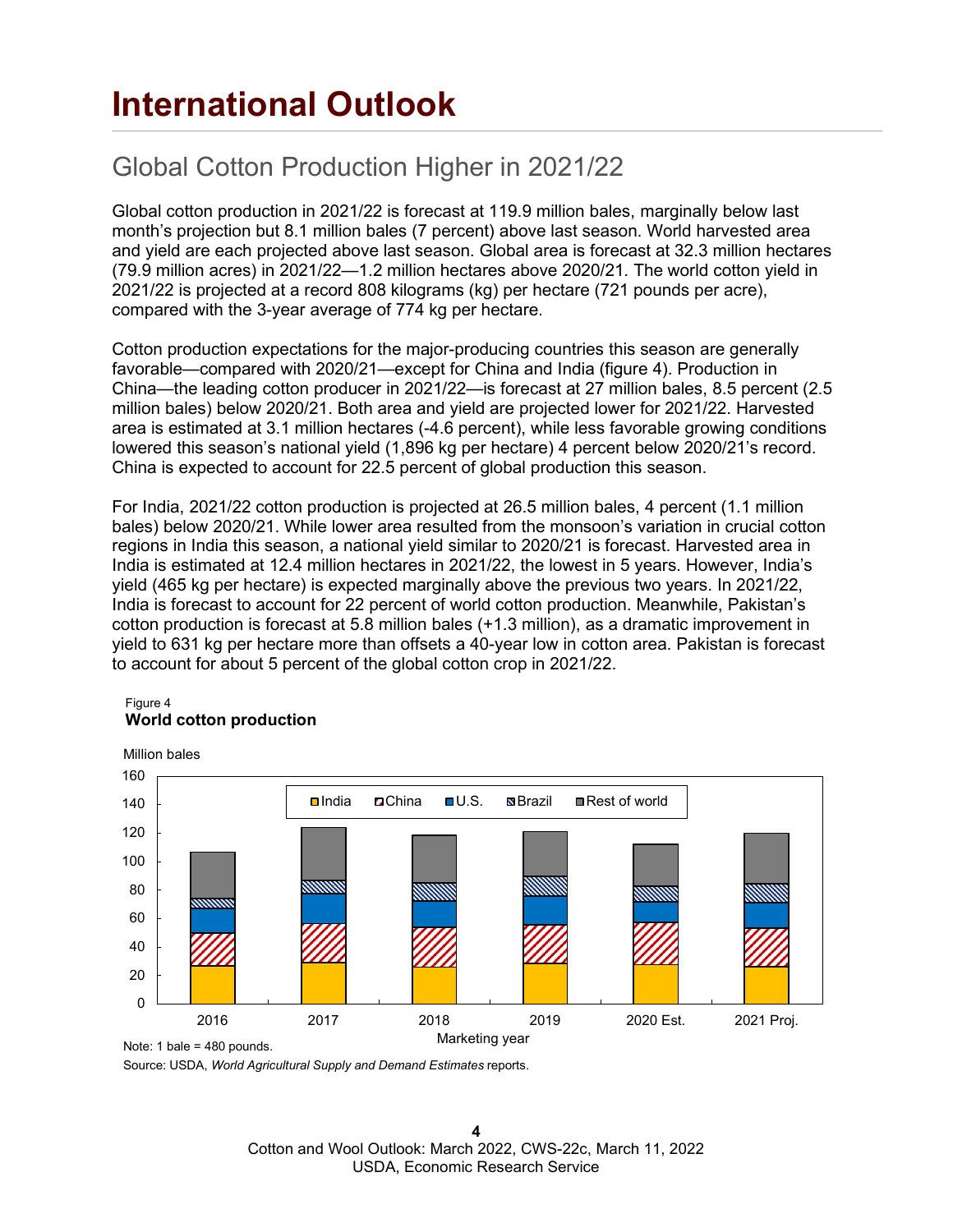For the Southern Hemisphere countries of Brazil and Australia, 2021/22 cotton production is forecast higher for each country, as relatively high cotton prices attracted additional area this season and much-improved reservoir levels in Australia also supported increased plantings. Brazil's cotton production is projected at 13.2 million bales, 2.4 million above 2020/21, with area forecast nearly 17 percent higher at 1.6 million hectares. Brazil's vield is also forecast higher at 1,796 kg per hectare in 2021/22, near 2019/20's record of 1,802 kg. Brazil is expected to contribute 11 percent of the world's cotton production in 2021/22. For Australia, cotton production of 5.5 million bales is projected for 2021/22, with area more than doubling to 600,000 hectares as drought conditions eased. Australia's yield is projected at 1,996 kg per hectare, lower than 2020/21 as additional dryland area is planted this season. Australia's share of the global crop is forecast to nearly double to approximately 5 percent in 2021/22.

### Record World Cotton Mill Use Forecast in 2021/22

Global cotton consumption in 2021/22 is projected at a record 124.5 million bales, 2 percent above last season as overall global economic conditions—and consumer demand for cotton products, in particular—have improved. This season's growth rate is much closer to the long-run average, compared with 2020/21's annual growth of 17.6 percent—the highest in over a century. Despite much higher world cotton prices, this season's world mill use is forecast to increase a modest 2.5 million bales and surpass 2006/07's high of 124.2 million bales.

Although China and India remain the leading cotton-spinning countries, the 2021/22 mill use increase is led by many of the smaller-spinning countries (figure 5). The top 5 countries are expected to account for 75 percent of the world cotton mill use in 2021/22, slightly below the year before. For China, cotton mill use is forecast at 39.5 million bales, 1 percent (500,000 bales) below 2020/21, which was the highest since 2017/18. China is expected to account for 32 percent of global cotton mill use this season. Cotton mill use in India is projected flat, yearover-year, albeit at a record 26 million bales as its textile industry has expanded. Cotton mill use in India is forecast to account for 21 percent of the global total in 2021/22.

#### Figure 5 **Leading global cotton consumers**



Note: 1 bale = 480 pounds.

Source: USDA, *World Agricultural Supply and Demand Estimates* reports.

**5** Cotton and Wool Outlook: March 2022, CWS-22c, March 11, 2022 USDA, Economic Research Service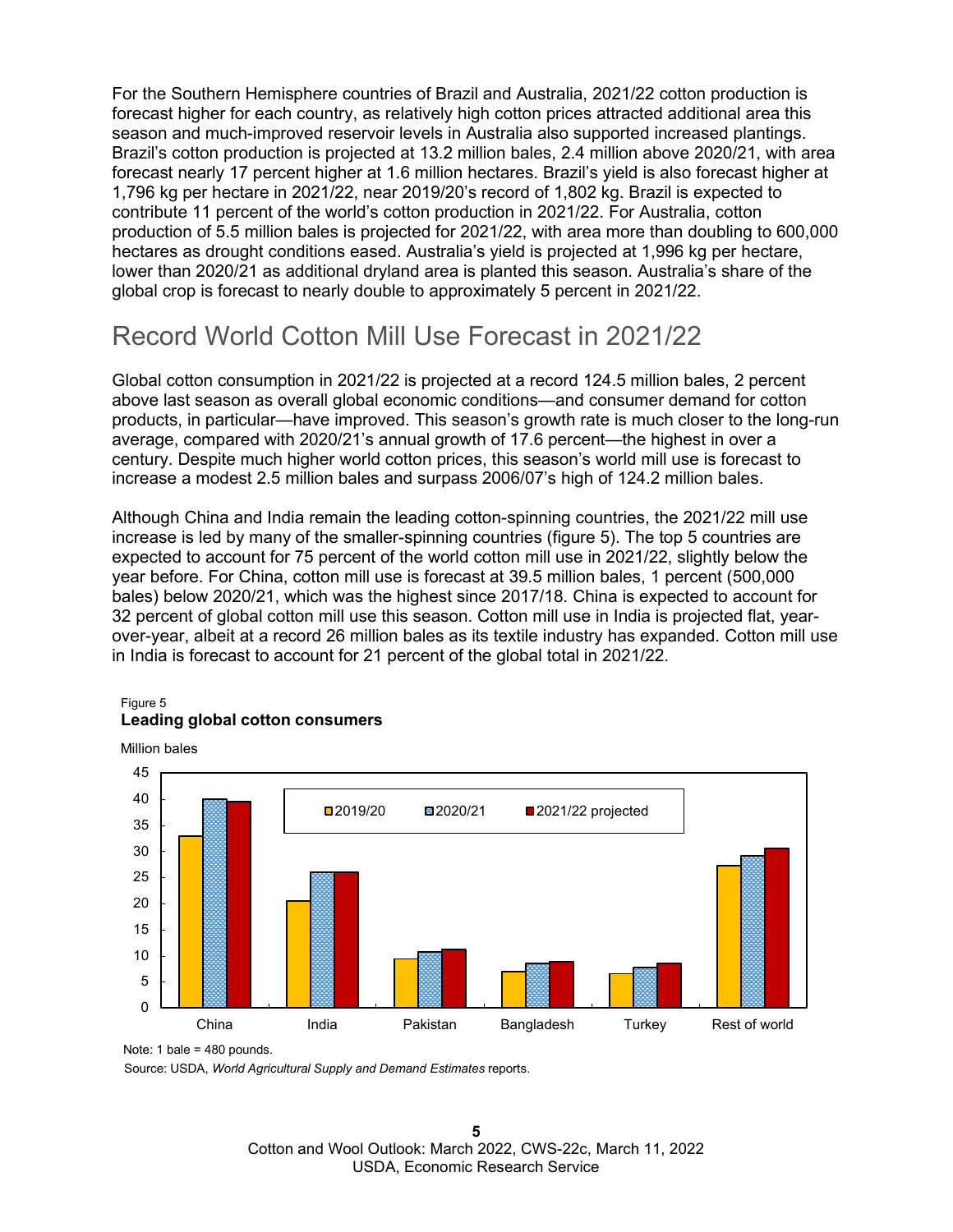Meanwhile, cotton mill use is forecast to increase in Pakistan, Bangladesh, Turkey, and Vietnam in 2021/22. In Pakistan—the third largest spinner of cotton—mill use is projected at 11.2 million bales (+500,000 bales) this season, the highest since 2007/08 when Pakistan used 12 million bales. Mill use in Bangladesh is forecast at 8.8 million bales (+300,000 bales), a record. Likewise, 2021/22 cotton mill use in Turkey is expected to reach a high of 8.5 million bales (+800,000 bales). Additionally, Vietnam's cotton mill use is forecast to rise 200,000 bales to a record 7.5 million bales in 2021/22. Consequently, these 4 countries are forecast to account for a combined 29 percent of global cotton mill use this season.

### Global Cotton Trade and Stocks To Decline in 2021/22

Despite record world cotton mill use in 2021/22, global cotton trade is forecast to decrease this season as cotton exporters provided record supplies to cotton spinners in 2020/21. Global cotton trade is forecast at 46.3 million bales in 2021/22. China and Bangladesh—the leading cotton importers—are expected to import fewer supplies this season—9.5 million bales and 8.3 million bales, respectively. Consequently, the major suppliers—the United States, Brazil, and India—are forecast to export smaller quantities. As noted earlier, U.S. cotton exports are forecast at 14.75 million bales (-1.6 million) in 2021/22. For Brazil, exports are forecast at 8 million bales, compared with 2020/21's record of 11 million. For India, this season's cotton exports are projected at 5.5 million bales, compared with 6.2 million in 2020/21.

Based on the latest cotton supply and demand projections, world cotton stocks are forecast to decline nearly 5.5 percent in 2021/22, with stocks projected at 82.6 million bales, the lowest in 3 years. Global cotton stocks are expected to decline in a number of countries this season but will be partially offset by increases in Brazil and the United States, where their respective share of the total is forecast to rise (figure 6). In China, cotton stocks—forecast at 36.2 million bales—are 3.1 million bales lower this season but China remains the largest stockholder, accounting for 44 percent of the global total. In India—where cotton stocks are declining for consecutive years stocks are projected at 8 million bales (-3.9 million), or 10 percent of the total. However, ending stocks for Brazil are projected to rise 2 million bales due to larger production, with stocks reaching 13.1 million bales—16 percent of world stocks—at the end of 2021/22. Stocks in the United States are forecast higher at 3.5 million bales, or 4 percent of the 2021/22 global total.



#### Figure 6 **Share of global cotton ending stocks**

Source: USDA, *World Agricultural Supply and Demand Estimates* reports.

**6** Cotton and Wool Outlook: March 2022, CWS-22c, March 11, 2022 USDA, Economic Research Service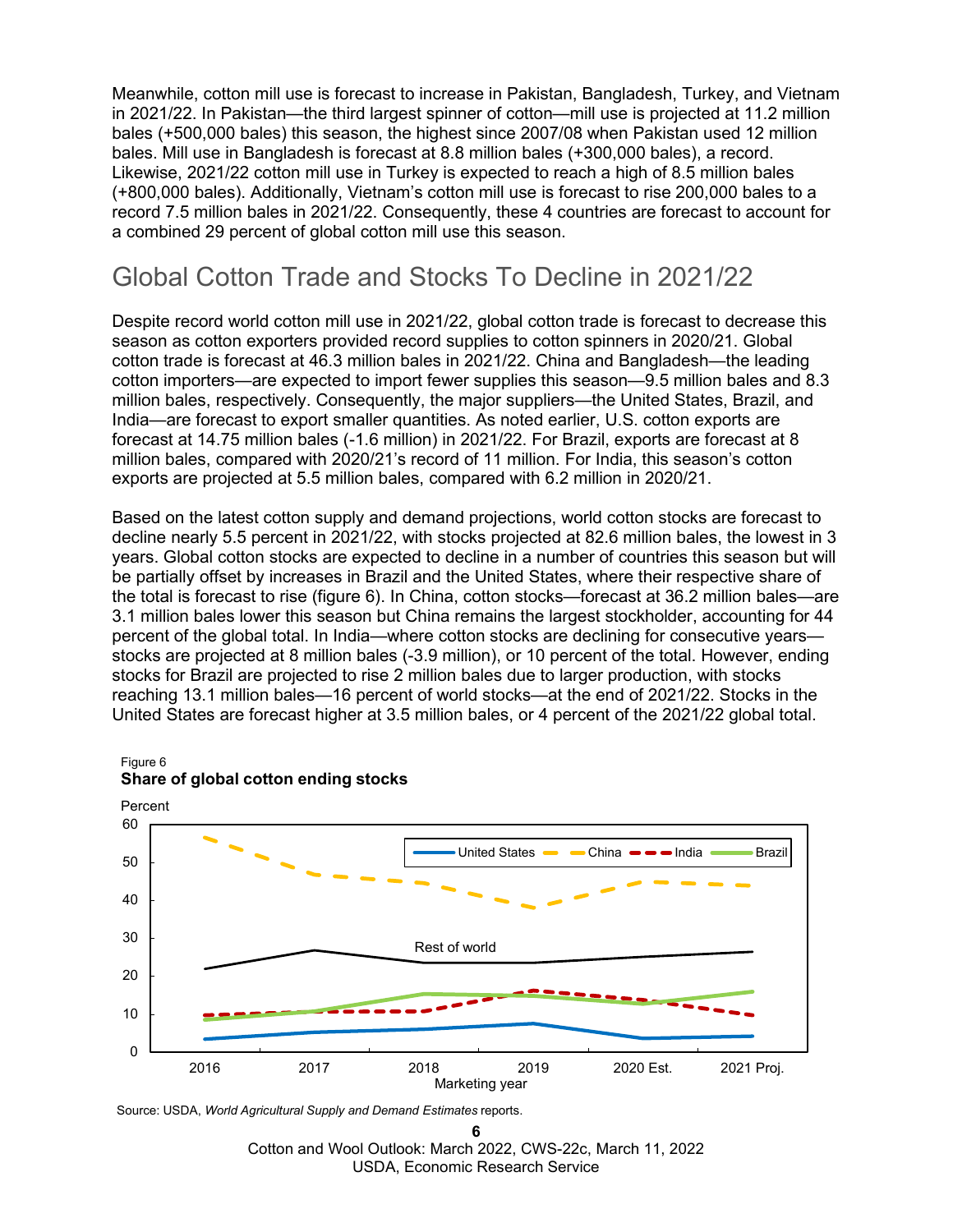# **Highlight**

## U.S. 2021 Retail Cotton Consumption Rebounds Dramatically

U.S. domestic cotton consumption (mill use plus net textile imports) jumped nearly 30 percent in calendar year 2021—after a 12-percent reduction in 2020—as consumer purchases of cotton products, such as clothing, increased significantly. The recovery coincided with the substantial growth experienced by the U.S. and global economies after the pandemic impacts experienced in 2020. Although the pandemic effects reduced 2020 U.S. retail cotton consumption to its lowest level in more than 25 years, the rebound pushed 2021's retail consumption to its highest in 13 years and the fifth highest behind 2006's record of 10.9 billion pounds. Retail cotton consumption in 2021 was estimated at nearly 10.0 billion (raw-fiber-equivalent) pounds, or 20.7 million 480-pound bale-equivalents (figure 7).

U.S. cotton product imports and exports each increased markedly in calendar year 2021, with the volume of product imports rising considerably. Cotton product imports approached 10.2 billion pounds in 2021—compared with 7.9 billion pounds in 2020—reaching its highest since 2007. Meanwhile, cotton product exports rose from 1.1 billion pounds in 2020 to 1.4 billion pounds in 2021. Despite this increase, 2021's product exports remained the second lowest since 1995. In addition, U.S. cotton mill use in calendar year 2021 increased 29 percent to approximately 1.2 billion pounds. As a result, the U.S. per capita estimate of retail cotton consumption increased to nearly 30 pounds in 2021, 7 pounds above the previous year and the highest since 2010. However, lower retail cotton consumption growth is expected in calendar year 2022, as the world economic growth is projected to moderate.



#### Figure 7 **U.S. domestic consumption of cotton**

Note: Raw-fiber-equivalent pounds.

Sources: USDA, Economic Research Service and U.S. Department of Commerce, Bureau of the Census.